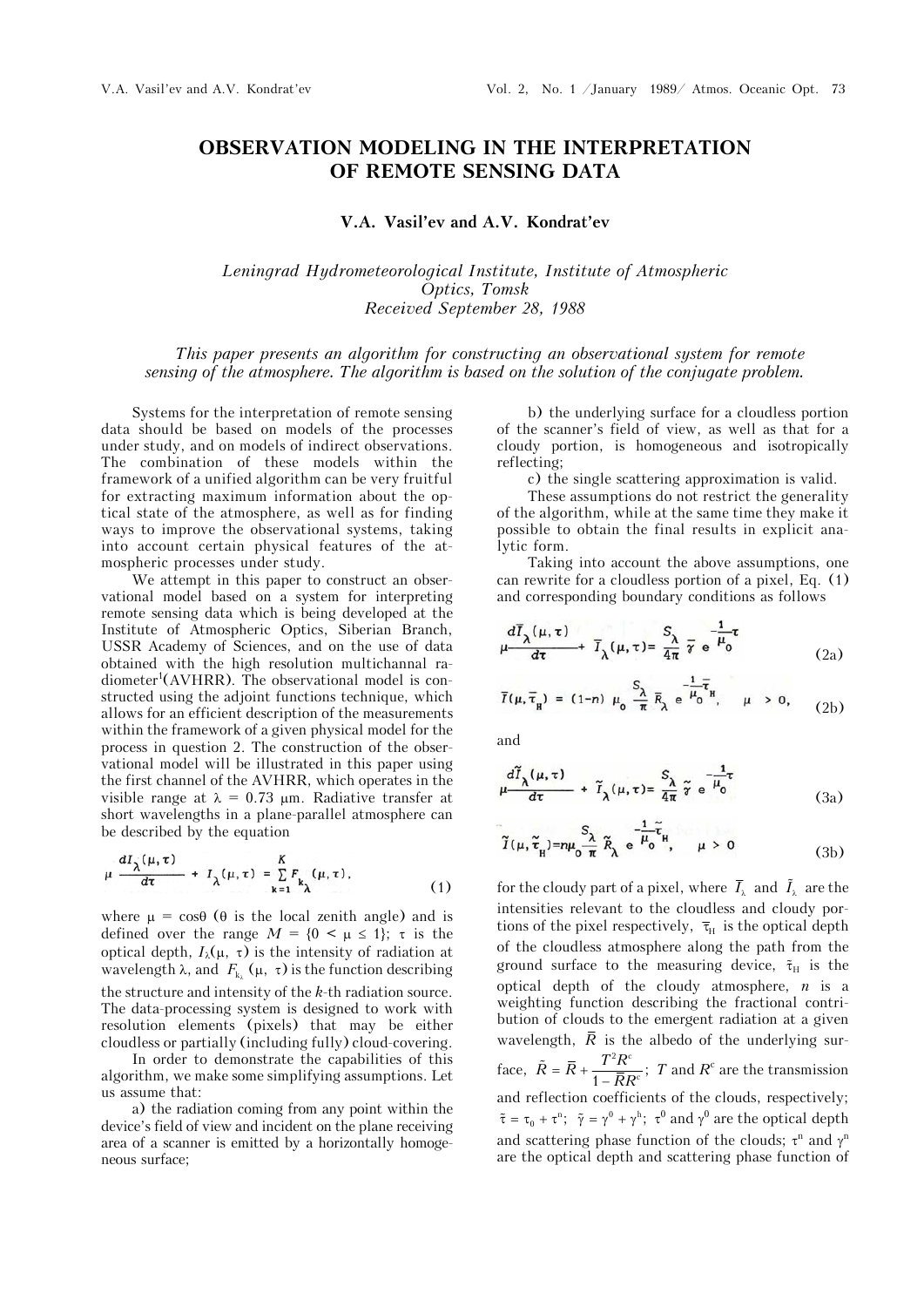the overcloud atmosphere layer; the remaining notation is standard. Bearing in mind that problems (2) and (3) are linear, the intensity function within one pixel can be cast in the form

$$
I_{\lambda}(\mu,\tau)=\overline{I}(\mu,\tau)+\widetilde{I}(\mu,\tau). \tag{4}
$$

An observational model may be based on the fact that measurements can be represented by the functional

$$
L_{\lambda}(I,\tau) = \int_{M} I_{\lambda}(\mu,\tau)\eta(\mu,\tau)dM,
$$
\n(5)

where  $\eta(\mu, \tau)$  is the distribution function of the instruments, characterizing their sensitivities to the variations of the measured parameters and the distribution of the devices in space. Depending on the choise of  $\eta(\mu, \tau)$ , the functional (5) describes either flux or intensity measurements.

The functional (5), which characterized measurements at the upper boundary of the atmosphere, can be writer in the form

$$
L_{\lambda}(I, \tau_0) = \overline{L}_{\lambda}(I, \tau_0) + \widetilde{L}_{\lambda}(I, \tau_0), \tag{6}
$$

where

$$
\overline{L}_{\lambda}(I,\tau_{0}) = L_{\lambda}(\overline{I},\overline{\tau}_{H}) + \int_{\overline{\tau}_{H}}^{0} \frac{\partial}{\partial \tau} L_{\lambda}(\overline{I},\tau) d\tau
$$
\n(7)

$$
\widetilde{L}_{\lambda}(I, \tau_{0}) = L_{\lambda}(\widetilde{I}, \widetilde{\tau}_{H}) + \int_{\widetilde{\tau}_{H}}^{0} \frac{\partial}{\partial \tau} L_{\lambda}(\widetilde{I}, \tau) d\tau
$$
\n(8)

Hereafter, we follow the discussion paper [3], where the function describing the sensitivity and spatial location of a measurement device at a height corresponding to optical depth  $\tau$  is denoted .by  $I_{\iota}^*(\mu, \tau)$ . In that case, the results may be written as

$$
L_{\lambda}(I,\tau) = \int_{\mathfrak{h}} I_{\lambda}(\mu,\tau) I_{\lambda}^*(\mu,\tau) d\mu.
$$
 (9)

Assume that at. the top of the atmosphere  $(\tau = \tau_0)$  the function  $I^*(\mu, \tau_0) = \eta(\mu, \tau)$  is known; then it follows from Eq. (9) that the functional (6) takes the value

$$
L_{\lambda}(I, \tau_0) = \int_{\mathfrak{h}} I_{\lambda}(\mu, \tau_0) I_{\lambda}^{\dagger}(\mu, \tau_0) d\mu,
$$
\n(10)

As a consequence, expression (7) becomes

$$
\overline{L}_{\lambda}(I, \tau_{0}) = \int_{\mathbf{H}} \overline{I}_{\lambda}(\mu, \overline{\tau}_{\mathbf{H}}) I_{\lambda}(\mu, \overline{\tau}_{\mathbf{H}}) d\mu +
$$
\n
$$
+ \int_{\overline{\tau}_{\mathbf{H}}^{\mathbf{H}}} \int_{\overline{\tau}} \left[ \frac{\partial \overline{I}_{\lambda}(\mu, \tau)}{\partial \tau} I_{\lambda}^{\dagger}(\mu, \tau) + \frac{\partial I_{\lambda}^{\dagger}(\mu, \tau)}{\partial \tau} \overline{I}_{\lambda}(\mu, \tau) \right] d\mu d\tau.
$$
\n(11)

Eliminating  $\frac{\partial I_{\lambda}}{\partial \tau}$  from (11) by virtue of ( $\partial a$ ), we

obtain

$$
\bar{L}_{\lambda}(I, \tau_{0}) = \int_{\mathbf{H}} \bar{T}_{\lambda}(\mu, \bar{\tau}_{\mathbf{H}}) I_{\lambda}^{\dagger}(\mu, \bar{\tau}_{\mathbf{H}}) d\mu + \int_{\bar{T}_{\lambda}}^{\tau_{0}} \left\{ \left[ \frac{\partial I_{\lambda}^{\dagger}(\mu, \tau)}{\partial \tau} - \frac{1}{\mu} I_{\lambda}^{\dagger}(\mu, \tau) \right] \overline{I}_{\lambda}(\mu, \tau) + \frac{1}{\mu} \overline{F}_{\lambda}(\mu, \tau) \right\} d\mu d\tau
$$
\n(12)

where  $F_{\lambda}(\mu, \tau) = \frac{\omega_{\lambda}}{I} \overline{\gamma} e^{\mu \alpha}$ 1  $\overline{F}_{\lambda}(\mu, \tau) = \frac{S_{\lambda}}{4\pi} \overline{\gamma} e^{-\frac{1}{\mu_0}\tau}.$ 

Let the function  $I^*_{\lambda}(\mu, \tau)$  satisfy the equation

$$
\frac{dI_{\lambda}^*(\mu,\tau)}{d\tau} - \frac{1}{\mu} I_{\lambda}^*(\mu,\tau) = 0; \qquad (13)
$$

then (10) can be written in the form

$$
\overline{L}_{\lambda}(I, \tau_{0}) = \int_{\mathbf{M}} \overline{I}_{\lambda}(\mu, \overline{\tau}_{\mu}) I_{\lambda}^{\dagger}(\mu, \overline{\tau}_{\mu}) d\mu +
$$
  
+ 
$$
\int_{\overline{\tau}_{\mu}}^{0} \int_{\mathbf{M}} \frac{1}{\mu} \overline{F}_{\lambda}(\mu, \tau) I_{\lambda}^{\dagger}(\mu, \tau) d\mu d\tau.
$$
 (14)

Equation (8) can be written similarly.

Thus, one can see that if the angular sensitivity function is taken to be instrument distribution function for an instrument looking down at the nadir and having plane receiving surface and field of view  $\theta$  (see Ref. 4), one can find the functional *L* simply by solving the conjugate problem

$$
-\mu \frac{dI_{\lambda}(\mu,\tau)}{d\tau} + I_{\lambda}(\mu,\tau) = 0
$$

with boundary conditions

$$
I^*(\mu, \tau_o) = \delta(\mu - \mu_1)\mu,\tag{15}
$$

where  $\mu_1$  is the cosine of the satellite's zenith angle.

Note that the structure of the conjugate problem is the same as for problems (2) and (3). This is only true if the measurements are made by one device at the upper boundary, and no additional radiation sources lie in the range  $(\tau_0, \tau_h)$ .

Taking into account the solution of the conjugate problem, one can write the expression for functional  $(6)$  in the form

$$
L(I_{\lambda}, \tau_{0}) = \int_{N} I_{\lambda}^{*}(\mu, \overline{\tau}_{H}) \overline{I}_{\lambda}(\mu, \overline{\tau}_{H}) d\mu +
$$
  
+ 
$$
\int_{N} I_{\lambda}^{*}(\mu, \widetilde{\tau}_{H}) \widetilde{I}_{\lambda}(\mu, \widetilde{\tau}_{H}) d\mu +
$$
  
+ 
$$
\int_{N} \int_{\widetilde{\tau}_{H}}^{T_{0}} \frac{1}{\mu} I_{\lambda}^{*}(\mu, \tau) \overline{F}_{\lambda}(\mu, \tau) d\mu d\tau +
$$